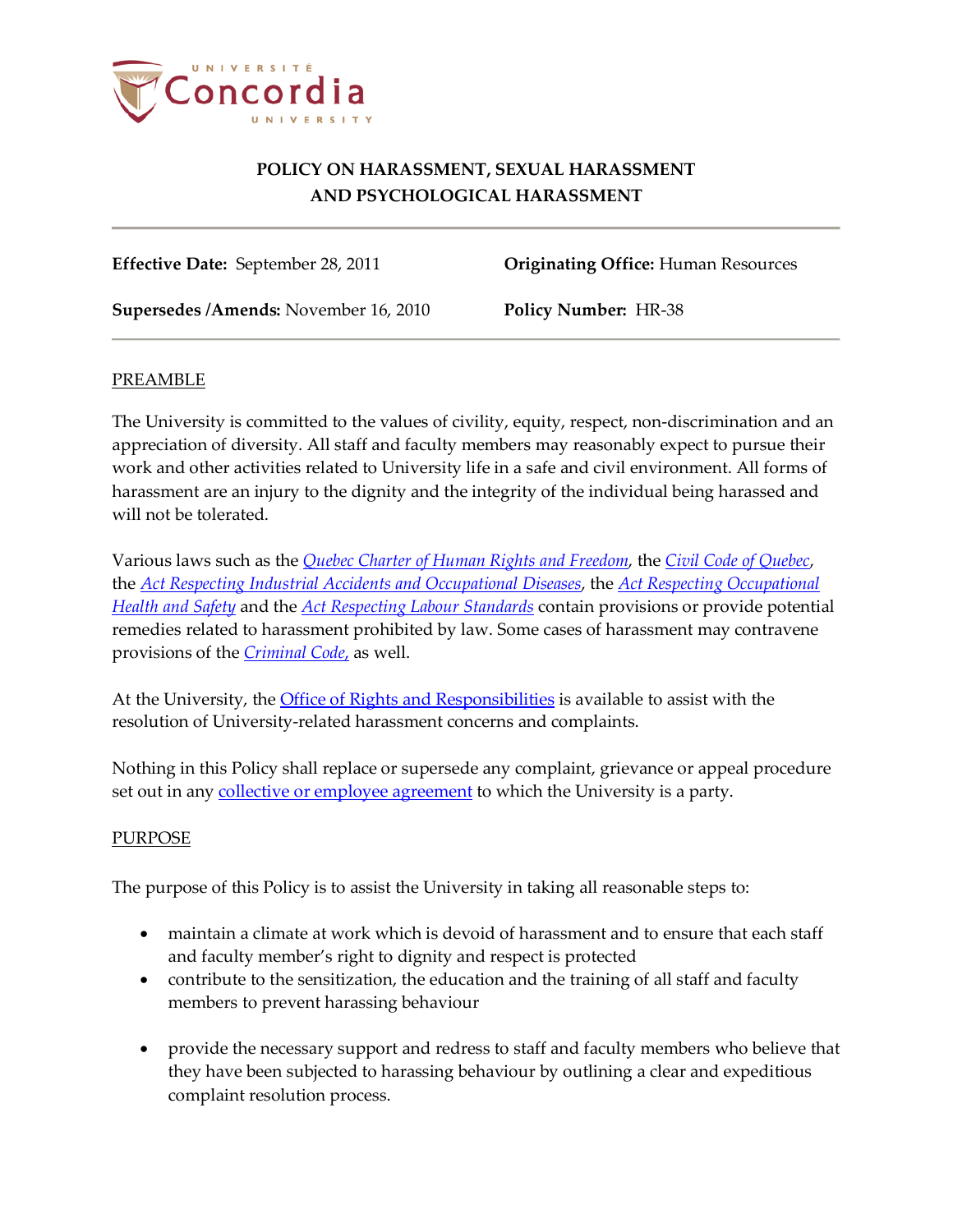

Page 2 of 4

### **SCOPE**

This Policy applies to all staff, faculty members and members of the Administration of the University unless specific provisions of [a collective or employee agreement](http://www.concordia.ca/hr/dept/employee-labour-relations/labour-agreements.html) apply.

### POLICY

#### Education and Prevention

- 1. Preventing harassing behaviour requires increased awareness of the impact that one's actions may have on others. The University firmly believes that prevention is the best tool for the elimination of such behaviour. Accordingly, the University intends to take all necessary steps to prevent that conduct from occurring, such as affirmatively raising the subject, expressing strong disapproval and developing methods to sensitize all concerned.
- 2. While managers and supervisors have a positive responsibility to discourage and prevent harassing behaviour, it is also the responsibility of each staff and faculty member to maintain an appropriate standard of conduct and to ensure that harassing behaviour does not occur at work by:
	- refraining from behaviour that may be construed or is regarded as harassing by colleagues
	- taking appropriate action if such conduct occurs to prevent it from occurring again. Such action should include, if at all possible, telling the person who is misbehaving to cease the behaviour. Many people will change their behaviour if they know it offends. Other actions include reporting incidents to a manager or a supervisor, or seeking the assistance of the Advisor on Rights and Responsibilities.
- 3. The University will issue periodic communications to all students, staff and faculty members including:
	- an explanation of what constitutes harassing behaviour in the workplace and of the University's position in this regard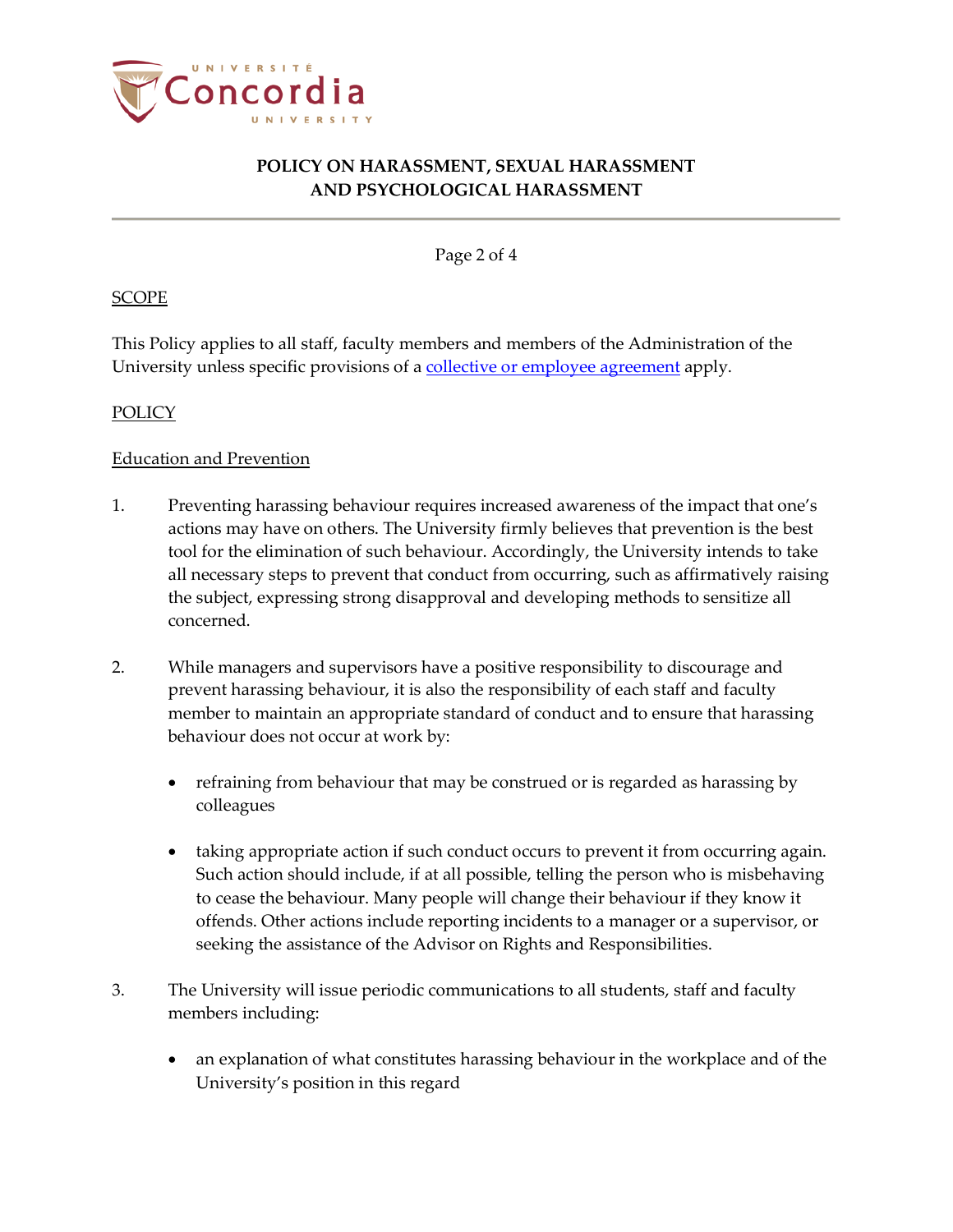

## Page 3 of 4

- a review of recourses for those who believe they are the target of harassing behaviour
- any other information deemed useful to prevent harassing behaviour and to promote civil and collegial behaviour.
- 4. The University will inform and train managers and supervisors with respect to the provisions of the **Act Respecting Labour Standards** as they relate to psychological harassment, as well as the terms of this Policy and the *Code of Rights and Responsibilities* Policy BD-3 (["the Code"](http://www.concordia.ca/content/dam/common/docs/policies/official-policies/BD-3.pdf)).
- 5. The Department of Human Resources and the Advisor on Rights and Responsibilities shall be jointly responsible for the provision of this training.

### Complaints of Harassment

- 6. The University will not tolerate any form of harassment as defined in articles 28 a, b and c of the **Code**.
- 7. It is imperative that complaints be reported and investigated in order to assist the University in taking steps to remedy alleged situations of harassment and to prevent recurrences.
- 8. Any member of the University (student, staff or faculty member) who has a concern regarding the behaviour of a staff or faculty member that falls within the scope of this Policy is strongly encouraged to consult the Advisor on Rights and Responsibilities and to seek a remedy through one or more of the informal dispute resolution procedures described in the [Code.](http://www.concordia.ca/vpirsg/documents/policies/BD-3.pdf) In the case of a concern regarding the behavior of a Vice-President, the member is strongly encouraged to consult the President and in the case of a complaint against the President, the member is strongly encouraged to consult the Chair of the Board.
- 9. In addition, to the extent permitted by the [collective or employee agreement](http://www.concordia.ca/hr/dept/employee-labour-relations/labour-agreements.html) or relevant [University policies](http://www.concordia.ca/about/policies.html) that applies to the staff or faculty member being complained against ("the Respondent") and with the agreement of the Respondent's union or employee